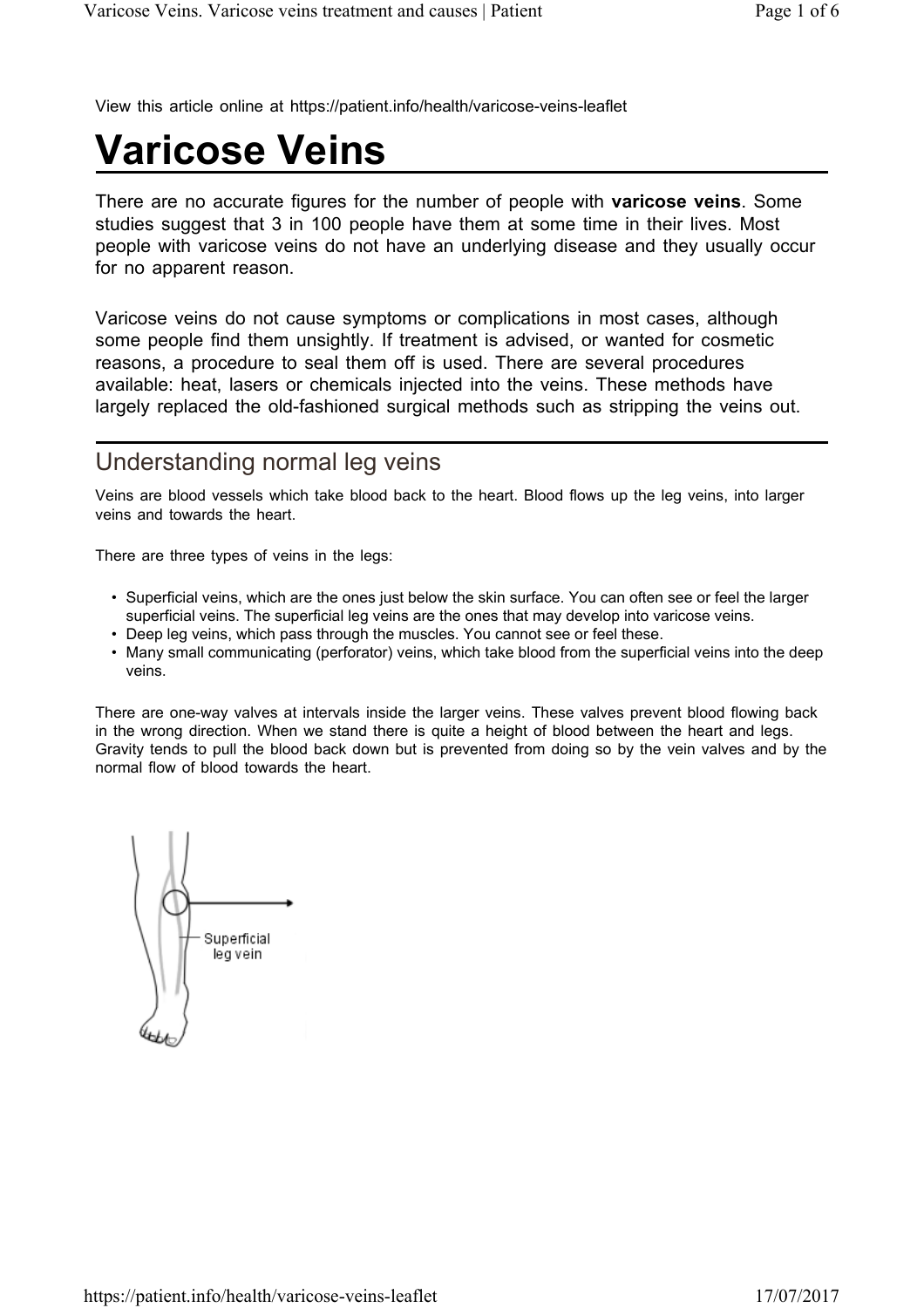

# What are varicose veins?

Varicose veins are enlarged (dilated) sections of veins which are located just under the surface of the skin - usually on the leg. They are often easy to see, as they look thick and knobbly. They may be less obvious if you are overweight, as they are hidden by fatty tissue under the skin.



Other, smaller types of veins which can be noticeable are:

- Reticular veins a closely grouped network of small veins.
- Thread veins, or spider veins these look like a kind of star burst pattern on an area of the leg. They are not true varicose veins.

## What causes varicose veins?

It is thought that the wall of the vein becomes weak in some sections. These sections then widen and become more prominent.

If this occurs near a valve then the valve may become leaky and blood may flow backwards. Once this happens at one valve there is extra pressure on the vein. This can cause more widening and more leaky valves.



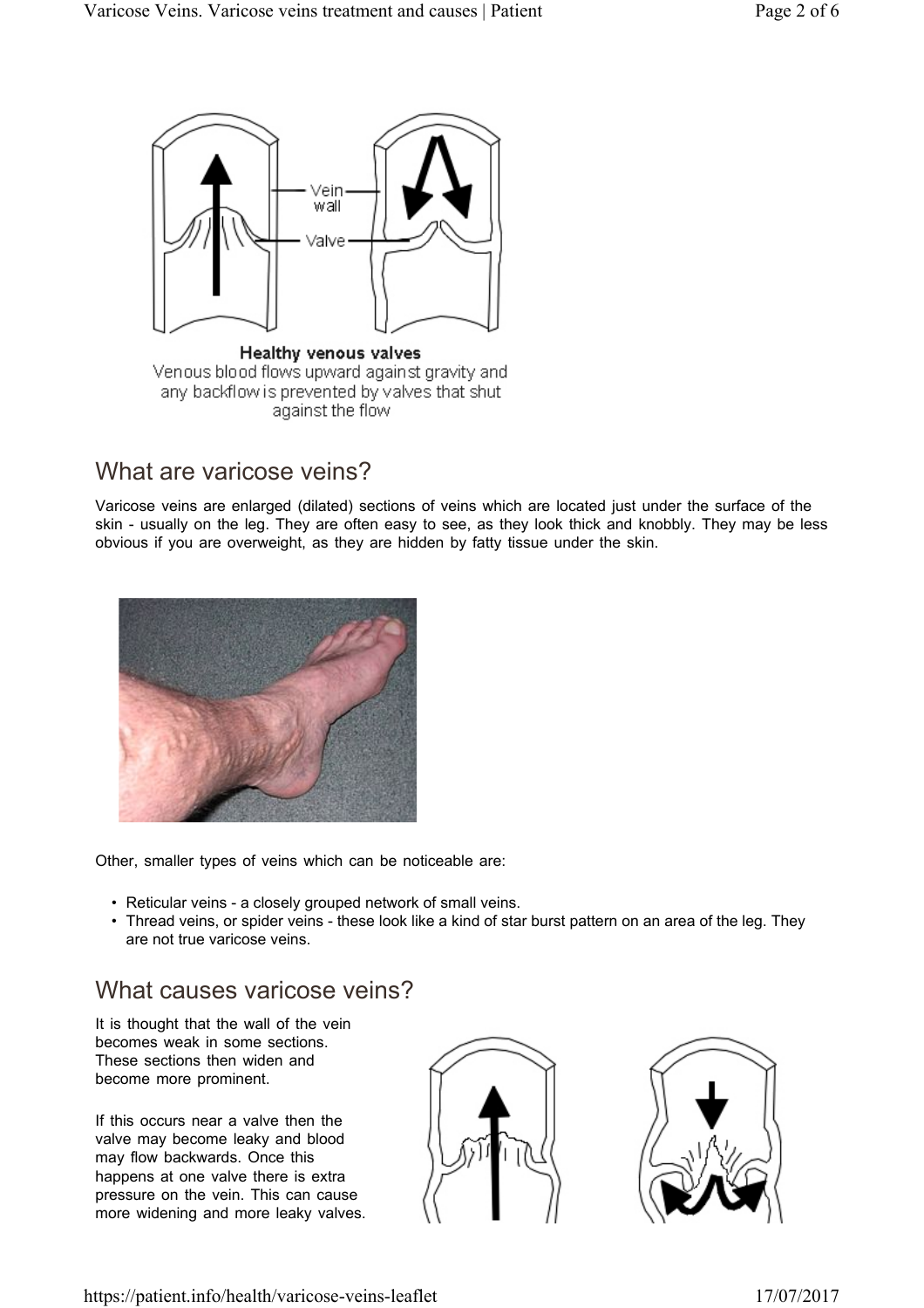Blood then pools (collects) in the enlarged vein and makes it stand out.

Who develops varicose veins?

Varicose veins The valves become damaged and do not function properly. Backflow of blood is not prevented and 'pooling' of blood stretches and balloons the vein walls.

About 3 in 100 adults develop varicose veins at some time in their lives. More women than men develop varicose

veins. Most people with varicose veins do not have an underlying disease and they occur for no apparent reason. However, the chance of them developing is increased with:

- **Pregnancy**. This is partly due to the baby causing extra pressure on the veins and partly because hormones you make during pregnancy tend to relax vein walls. The more babies you have, the more the risk of permanent varicose veins developing. Varicose veins tend to appear, or become worse, during pregnancy but often improve after childbirth when the pressure on the veins eases.
- **Age**. They are more common with increasing age.
- **Being overweight**, which appears to increase the chance for women but not for men.
- **Standing a lot**. Jobs which involve lots of standing are often said to cause varicose veins. However, there is little scientific evidence to support this theory.

Sometimes an underlying disease may cause varicose veins - for example:

- A previous blood clot (thrombosis) or injury in a deep leg vein.
- Rarely, a swelling or tumour in the lower part of the tummy (the pelvis) which blocks flow in the veins at the top of the leg.
- Very rarely, varicose veins are due to abnormal blood vessels if some of the veins or arteries have not formed in the normal way.

## What are the symptoms of varicose veins?

Most people with varicose veins have no symptoms. Some people are concerned about the appearance of the veins. Larger varicose veins can ache, feel heavy or itch.

## Are there any complications of varicose veins?

Most people with varicose veins do not develop complications. Complications develop in a small number of cases. Complications are due to the higher pressure in the varicose veins causing changes to the small blood vessels in nearby skin.

If complications do develop, it is typically several years after the varicose veins first appear. However, it is impossible to predict who will develop complications. The visible size of the varicose veins is not related to whether complications will develop.

Possible complications include:

- Inflammation of the vein (thrombophlebitis).
- Swelling of the foot or lower leg.
- Skin changes over the prominent veins. The possible skin changes are discolouration, varicose eczema, skin ulcers, or lipodermatosclerosis - hardening of the fat layer under the skin, causing areas of thickened, red skin. See separate leaflet called Venous Leg Ulcers for more details.
- Rarely, varicose veins may bleed.

**First aid for bleeding varicose veins**: bleeding happens only rarely. If a varicose vein does bleed then you need to stop the bleeding quickly by doing the following: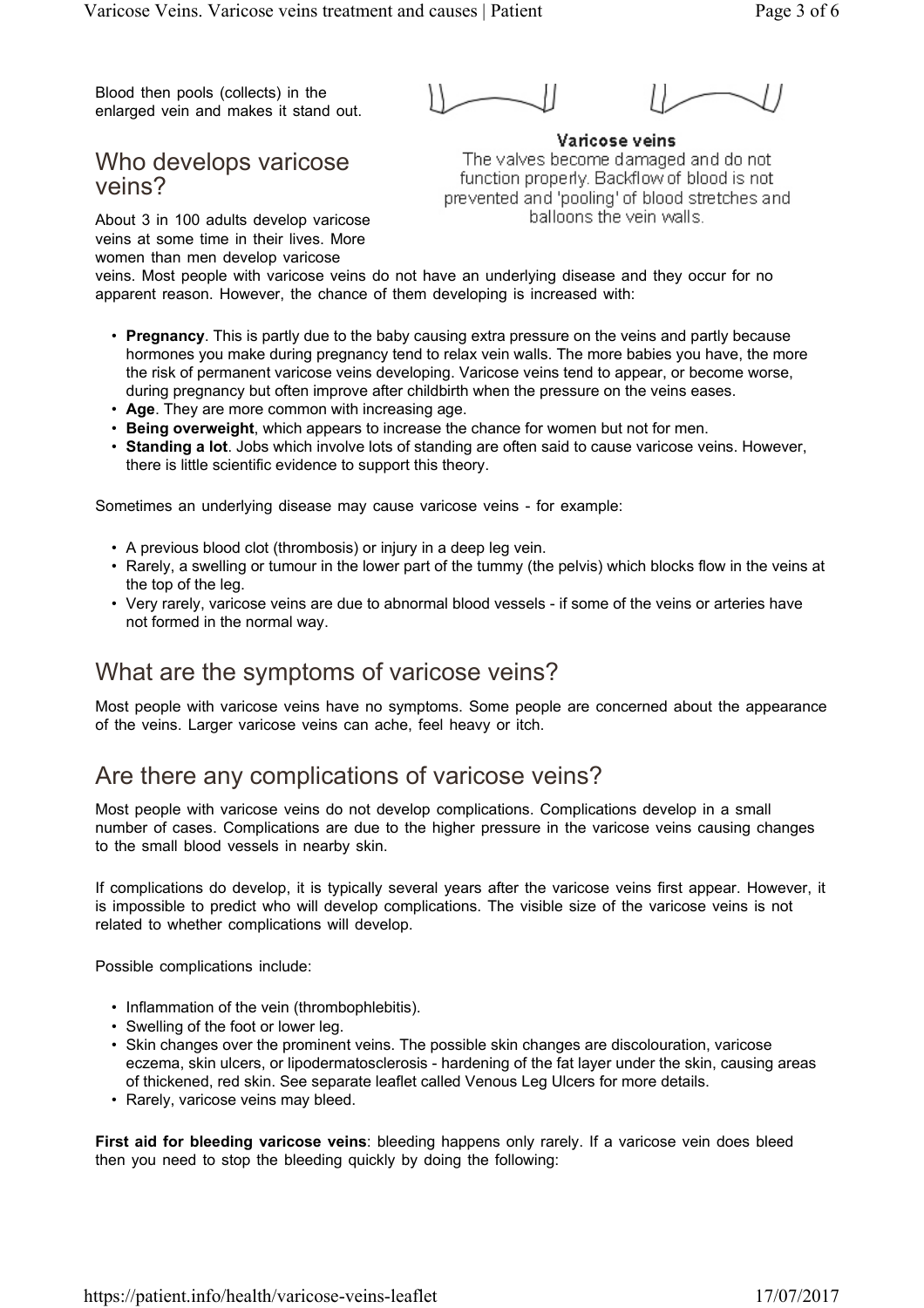- Raise the leg lie down flat and raise the leg high. This will ensure that it is well above the rest of the body (for example, rest it on a chair, use lots of pillows or someone can hold the leg high).
- Pressure put a clean cloth or dressing on to the bleeding area and put firm pressure on it, for at least 10 minutes.
- Call an ambulance if the bleeding is heavy, or does not quickly stop. See a doctor urgently, as you may need treatment to prevent the bleeding from happening again.

# Do I need treatment or a referral for varicose veins?

Most people with varicose veins do not need any treatment. You may want to have treatment for one of the following reasons:

- **If complications develop** these occur in a small number of cases. If leg swelling or skin changes develop over prominent veins, treatment is usually advised to prevent a skin ulcer from developing. If a skin ulcer does occur then treatment of any varicose veins may help to cure the ulcer. If you have a varicose vein which has bled, you should be referred urgently for treatment.
- **For symptoms** of itch or discomfort.
- **Cosmetic reasons**. You may feel that the veins look unsightly. Treatment which is purely for cosmetic reasons is not usually available on the NHS.
- **Combination symptoms**: you will need to have the leg circulation examined before certain treatments (such as compression stockings) can be used if you have a combination of BOTH:
	- Varicose veins which are problematic; AND
	- Arterial disease (poor circulation, or peripheral arterial disease) of the legs.

Tests and treatments are explained below.

# Which tests might I have?

If varicose veins are problematic, you will usually be referred for assessment by a doctor who is a specialist. You may have a type of ultrasound scan called a Doppler or a duplex scan. This helps to show how the blood is flowing in the veins. It can show whether any of the valves are damaged which is useful to know when planning treatment. Occasionally, other tests are needed if the veins are complex.

If you have arterial disease (poor circulation, or peripheral arterial disease) in your legs, or if arterial disease is suspected, the arterial circulation needs to be measured. This needs to be done before you have treatment which puts pressure on the leg, such as compression stockings (below). The arterial circulation is normally measured by using an ultrasound machine called a Doppler ultrasound, which is used to give a measurement called the ankle brachial pressure index. This test can be done in specialised clinics and also by some nurses and GPs.

## What are the treatment options for varicose veins?

There are several different options. Traditional operations such as vein stripping have largely been replaced by procedures which involve heat, lasers or the injection of chemicals into the vein.

**Self-help methods**. Avoid prolonged standing or sitting still. Try to put your feet up frequently (sit or lie down and raise the feet above the level of your hips). You can, for example, use extra pillows under your feet on a bed or footrest). This helps to reduce blood pooling in the veins. Use a moisturising cream or ointment to protect the skin in the affected area if it is dry, flaky or itchy.

Weight loss and exercise are unlikely to make varicose veins disappear but may prevent them from developing in the first place.

Varicose vein treatment techniques have been developed which have a lower rate of complications, such as bruising, compared with traditional surgery. The National Institute for Health and Care Excellence (NICE) recommends that they be used in preference to traditional surgery for people who are having their veins treated for the first time. They include: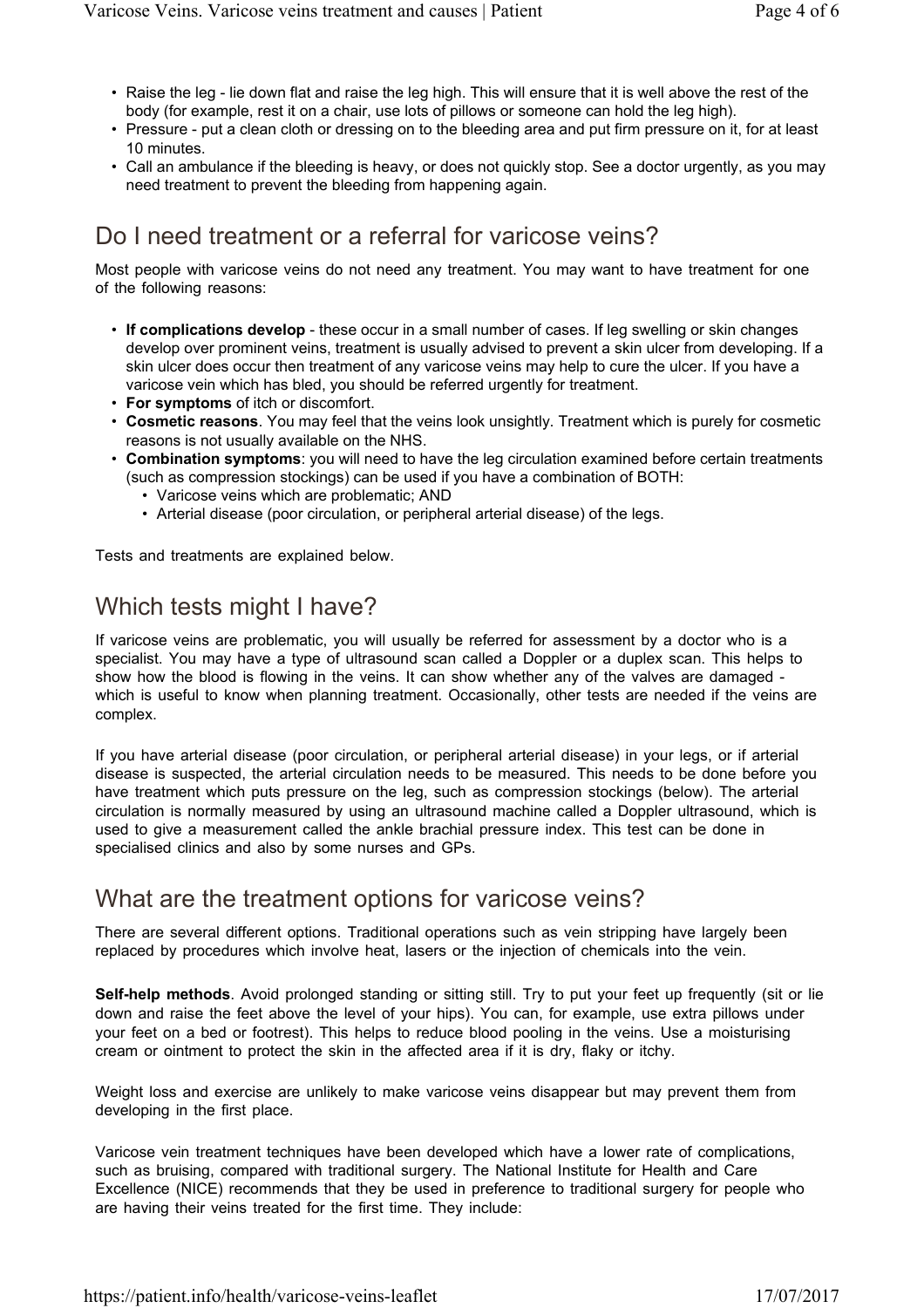- **Radiofrequency ablation and endovenous laser ablation**. These methods involve passing a probe into one of the longer varicose veins, using ultrasound to guide the position. The laser or radiofrequency energy makes the vein heat up, which seals it.
- **Foam sclerotherapy**. This technique is used if heat or lasers do not work. It uses a chemical mixed with air to make foam. The foam is injected into the veins, pushing the blood away and making the veins go into spasm. After treatment, compression stockings are needed,and the veins will be hard and swollen for a while before they shrink down. More than one treatment may be needed

**Surgery**. Traditional surgery is recommended if treatment with heat, lasers or foam does not work. Different techniques can be used to remove the veins, depending on their site and severity. A surgeon will advise. Usually, the communicating veins (explained above) are tied off (ligated). Then the large varicose veins are removed or stripped from the leg. Many people can be treated as day cases. One to three weeks off work may be needed afterwards, depending on your job.

**Sclerotherapy**. The vein is injected with a chemical that can close and seal (sclerose) it. It was once used as a main treatment but it became clear that it commonly causes skin staining and ulcers. It is now mainly reserved for small veins below the knee which have not been treated properly or have come back after surgery. The vein needs to be compressed afterwards, which involves wearing bandaging or compression stockings for a few days or weeks.

**Support tights and compression stockings**. These counter the extra pressure in the veins. They may help to ease symptoms such as ache, although there is little proof as to how well they work. They may be difficult to put on, particularly by people who have arthritis in their hands. Current guidelines do not recommend that they be used routinely unless treatments to seal the veins are not suitable or do not work. If you do need compression stockings, below-knee class 1 (light) or class 2 (medium) are usually the most suitable. Ideally, they should be put on first thing in the morning, before you get out of bed, then taken off when going to bed at night. Compression stockings are available on prescription or you can buy them.

**Note**: if you have arterial disease in the legs, you will need a medical assessment of your circulation to decide if compression stockings are suitable (see above).

## Thread veins and spider veins

These do not cause the same problems as varicose veins,and do not need treating except for cosmetic reasons.

Now read about **Varicose Veins**

## Further reading & references

- Varicose veins; NICE CKS, May 2014 (UK access only)
- Ultrasound-guided foam sclerotherapy for varicose veins; NICE Interventional Procedure Guidance, February 2013
- Varicose veins: diagnosis and management; NICE Clinical Guideline (July 2013)
- Kuhlmann A, Prenzler A, Hacker J, et al; Impact of radiofrequency ablation for patients with varicose veins on the budget of the German statutory health insurance system. Health Econ Rev. 2013 Apr 3 3 (1):9. doi: 10.1186/2191-1991-3-9.
- Kanwar A, Hansrani M, Lees T, et al; Trends in varicose vein therapy in England: radical changes in the last decade. Ann R Coll Surg Engl. 2010 May 92(4):341-6.
- Dindyal S, Woodburn KR; Changing practice from conventional surgery to endovenous treatments produces excellent results for both. Ann R Coll Surg Engl. 2010 Jan 92(1):87.

**Author: Dr Laurence Knott** **Last Checked: 24 August 2016**